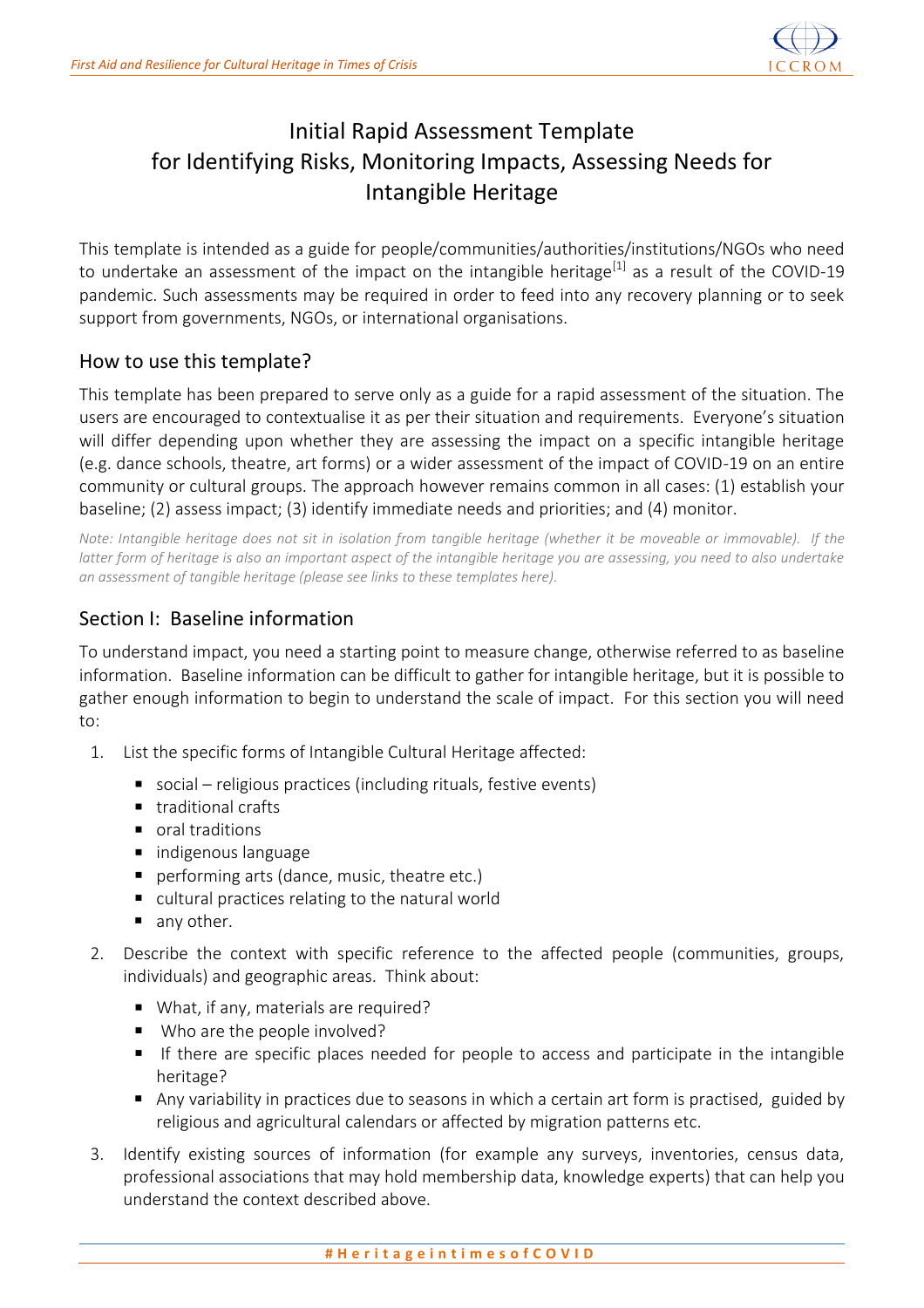- 4. Where possible, collect data on revenue and incomes/livelihoods.
- 5. Identify all possible stakeholders who could play a role in protecting the intangible heritage of concern. If possible, record key contacts amongst the stakeholders.

Stakeholders may include but may not be limited to: government agencies, NGOs, community based organisations, individuals who run social media projects/platforms for intangible heritage or any other institutions that have specific mandate for documenting, protecting or supporting intangible heritage.

6. Identify possible stakeholders, such as community leaders, who could play a role in providing the correct and timely information before, during and after an outbreak.

Caution: Often people belonging to marginalised communities, engaged in non-formal and non-institutional cultural *practices remain out of the picture while being most affected by the disaster. Their exclusion from data could potentially mean exclusion from support in future.* 

## Section II: Identify impacts and risks

#### This section requires you to think about how to identify risks stemming from the current crisis and the likely impact they will have.

*Note: Normally, such assessments rely on being able to talk directly to the affected communities. In a time of isolation and restricted movement in general, there will be challenges regarding access. This will be particularly difficult for communities where internet is poor or non-existent. In this situation, it is a matter of using your skills and knowledge of COVID-19 to identify who is exposed, who is likely to be vulnerable, and who may or may not have the capability and capacity to continue to practice their intangible heritage. You may wish to use the table below to help describe impact in a consistent way.*

- 1. Describe the impact of COVID-19 in the communities whose intangible heritage has been affected. Have some groups within a community been more affected than others?
- 2. What is the disruption, reduction or restriction of access to or the participation in the intangible heritage being assessed? Consider the impact on:
	- health and wellbeing of skilled labour/artisans/knowledge bearers
	- **a** availability of raw material
	- access to cultural or workspaces, machinery, tools, stocks
	- market access and linkages
	- transmission of skills (due to displacement, loss of livelihoods)

Where possible, include an assessment of loss of revenue, incomes/ livelihoods, or costs incurred as a result of COVID-19. Collect both qualitative and quantitative information.

- 3. Have any of the above impacts caused permanent loss of intangible heritage?
- 4. Who are the people/communities/authorities/institutions/NGOs that are affected by the practice of this intangible cultural heritage? Where possible, include number of organisations and type of intangible heritage they support.
- 5. Are any of the above protected by communities, international, national, local authorities? Are any unprotected?
- 6. Are there any other risks that need to be considered, that are likely to intensify the impact on the cultural heritage and needs of the people and communities including:
	- natural hazards
	- armed conflicts
	- any long-drawn-out crisis situations (drought, refugee crises, internal displacement).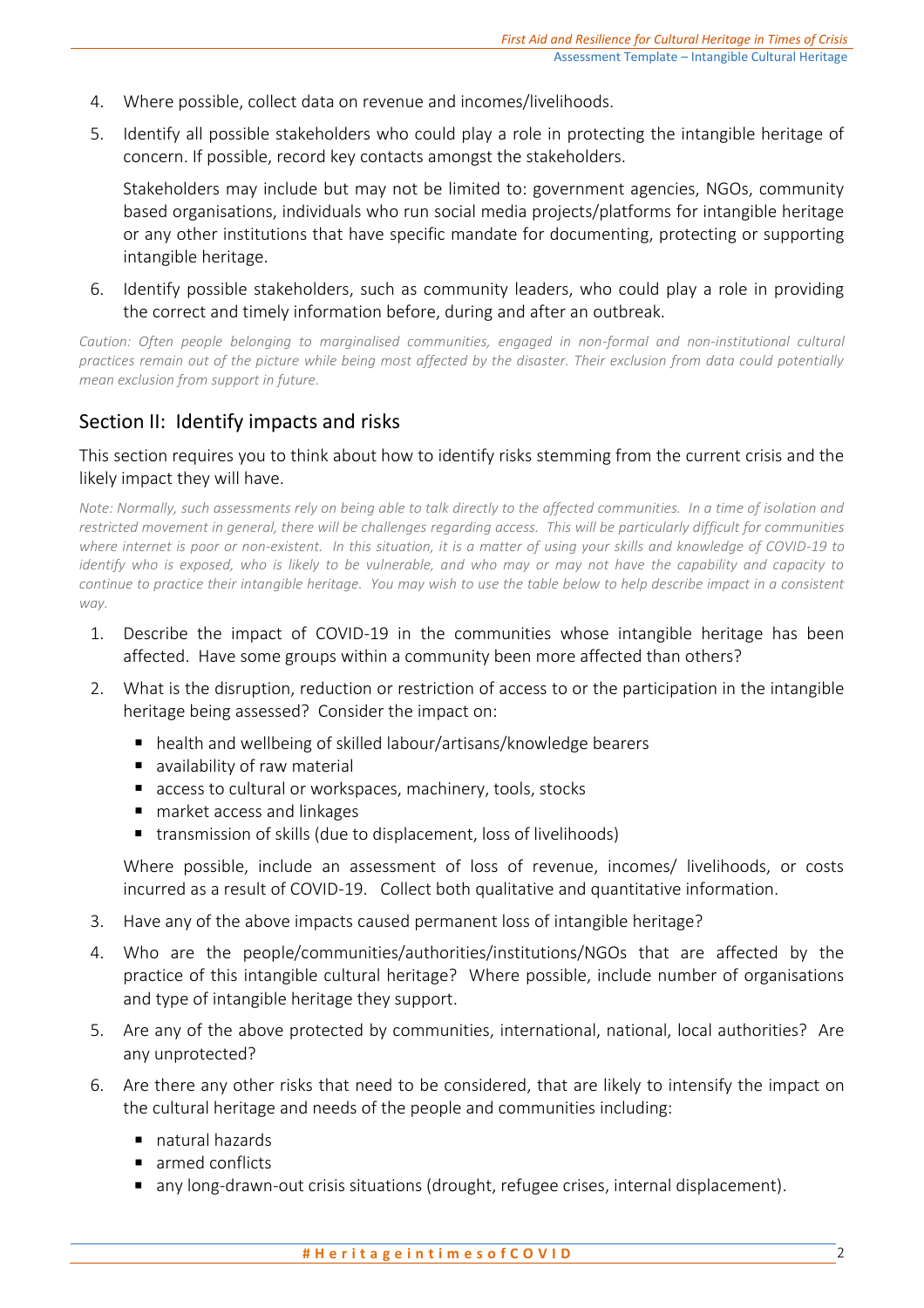7. Are there any specific strengths or capacities within the practising group/community being assessed that could contribute to sustainable recovery? At same time list vulnerabilities that might limit recovery.

*BOX 1: For the purpose of describing the impact, you may refer to the following indicators. These levels of impact can even be used to do a quick assessment for identifying significant issues and prioritising actions.* 

**Insignificant** – No significant impact on people being able to access and practice their intangible heritage.

Minor – Little or minor impact on people being able to access and practice their intangible heritage. Temporary disruption that can be recovered through local/regional initiatives.

Moderate – Most people can access and practice their intangible heritage, but some communities particularly impacted. Disruption/loss/deterioration of some practices that would require external support to recover.

Major – Many people unable to access and practice their intangible heritage. Significant decline or loss of practices etc. at a national scale. Requires number of national agencies and possibly international support to recover.

# Section III: Identify immediate needs and actions

This section should identify any immediate needs that if not considered, could either result in the immediate damage or the permanent loss of intangible heritage, and possible actions that could be undertaken to mitigate this risk. Some questions that may be used to identify and prioritise these needs are:

- 1. What are the immediate basic needs of the affected people?
- 2. If not mitigated, can it worsen the impact of COVID-19 (and other threats) on the people and communities practicing the intangible heritage of concern?
- 3. Is the identified practice currently having a negative impact on the community, or environment and mitigation must include ways to further reduce its negative impact? Example: using environmentally unsafe materials or observing discriminatory traditional practices.
- 4. To meet these needs, which actions would you take and in which order of priority?
- 5. What will be the resources and partnerships required to support the needs?
- 6. From where these resources could be accessed (identifying budget & human resource requirements will significantly improve chances of action for the identified needs).

*Note: Needs are prioritised based on feedback & sourcing of data from different members of communities (to remove bias from information). Moreover, mitigation of risks identified may not be possible until constraints on movement are lifted.*

#### Section IV: Monitor

This section should identify how you will continue to monitor the impact of COVID-19 and other hazards, safety, security risks in the future. It should include consideration of how you will undertake stakeholder engagement to keep your information up-to-date and how this information will be shared with those who may need the information to assist in recovery.